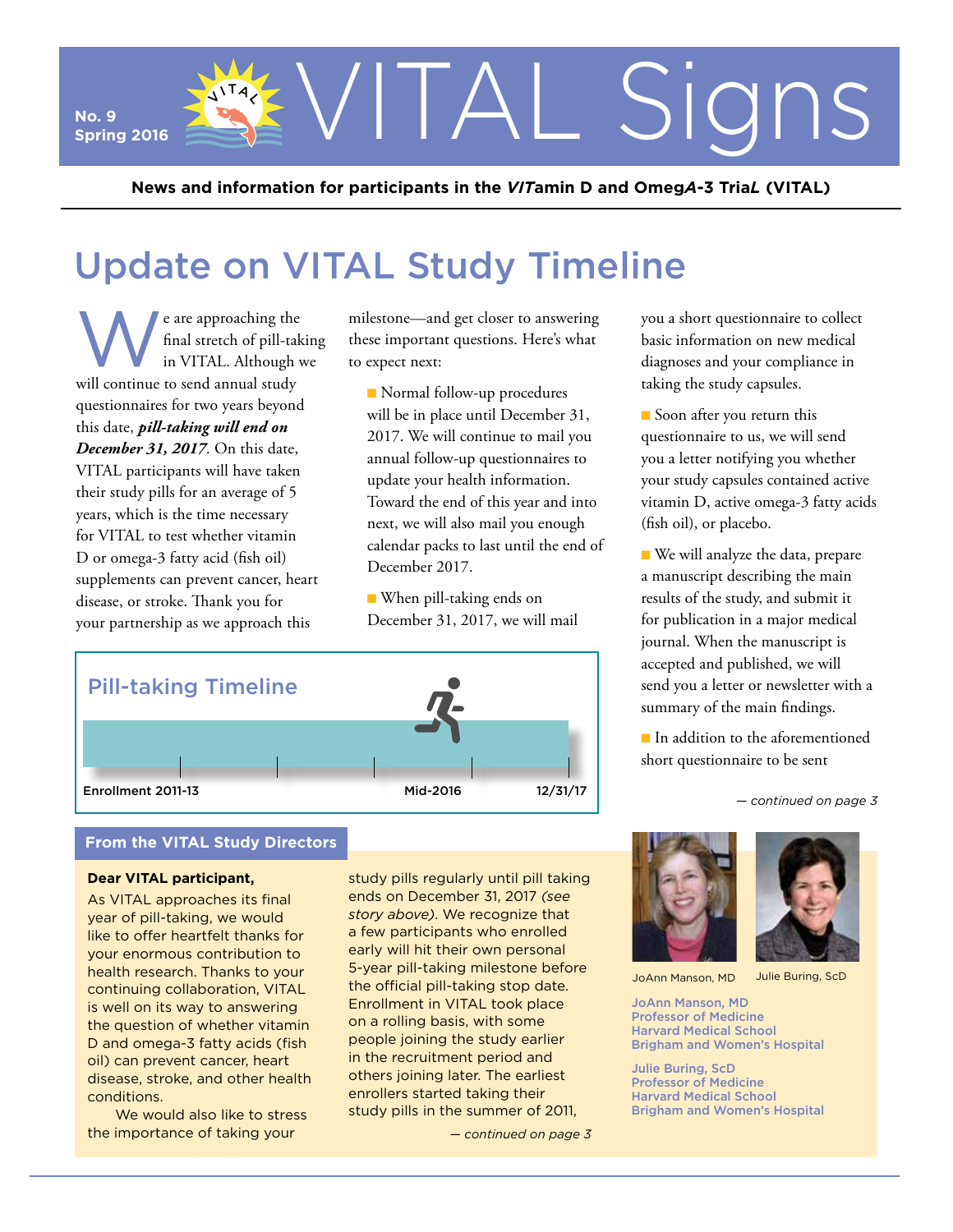# VITAL on the Go



husband Stanley, at an elephant reserve near Victoria Falls, Zimbabwe. The elephant's name is Tusker.

Sisters Mary W. and Michelle M., both of Michigan, at Mackinac Island in Michigan. They write, "We're taking these pills every day. We keep them with our daily medications."





Penny A., of Massachusetts, at Drake Bay, Osa Peninsula, Costa Rica, February 2016.

Alwell N., of New York, at the Australian Federal Parliament Building, Canberra, Australia.





Joe K., PhD, of Oregon, writes, "I am standing in front of a 100-yearold Navajo hogan we are working to restore. It is on the Navajo reservation in New Mexico and belongs to my wife's family."

Kristina B., of Wisconsin, at the Via Dolorosa, Jerusalem, Israel, February 2015.







Sea of Galilee, Israel, 2015.

Jim J., of California, on a bareboat sailing trip in Croatia, Summer 2015.





Elaine D., of Maryland, in front of her glass igloo in Kakslauttanen, Finland, November 2015.

Francis G., of Rhode Island, writes, "My capsules have joined me in travels all over the world. Here they are basking in the sun (ever so briefly) on Koh Phayam in the Andaman Sea off the western coast of Thailand. I consider my participating in the VITAL Study as a small contribution to the better understanding of heart health."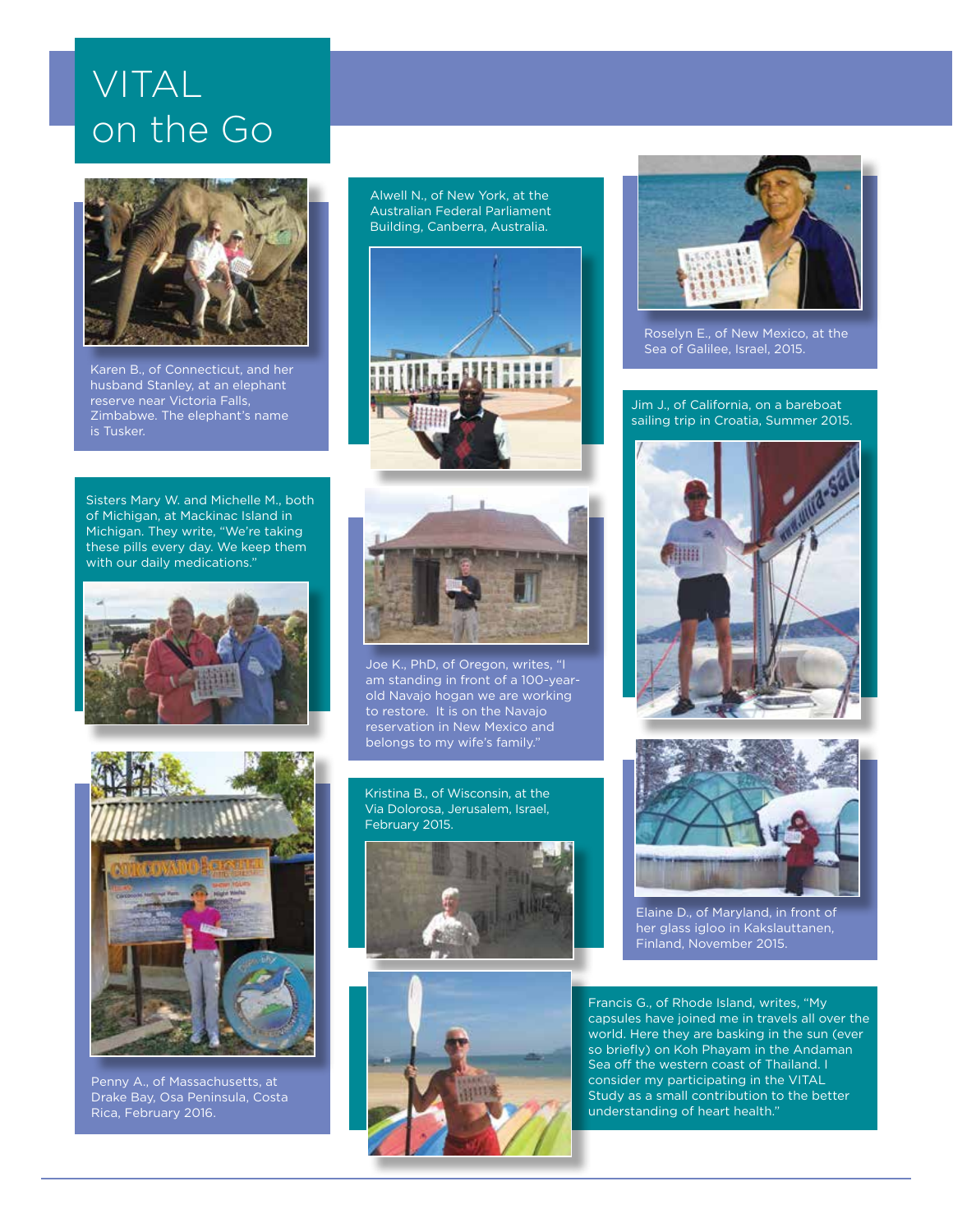

Kay K., of Idaho, writes, "After years of reading about the famous Milford Track, in December of 2015 I found myself there. So, at 74 years of age, I … rinse[d] my shoes in the disinfectant when I got off the boat at the trailhead, and did an 11 km hike. (New Zealand is rabid about keeping areas free of foreign 'anything' so shoes are rinsed!). Gorgeous day, beautiful country, lifelong dream realized."



Sandra O., of Iowa, at the Grand Canyon, Arizona, 2014.

#### Paul H., of Mississippi, in Viñales, Cuba.

*— DIRECTORS' LETTER continued from page 1*

while the latest enrollers started their pills in the fall of 2013. This means that when pill-taking ends on December 31, 2017, some participants will have taken the study pills for about 6 years while others will have taken them for only 4 years—but the *average* length of time that participants will have taken the pills will be 5 years. An average of 5 years of pill-taking is the amount of time required for VITAL to achieve its goal of determining whether vitamin D and omega-3 supplements have a significant effect on risk for cancer, heart disease, and stroke. This is why we are asking that all participants—

even the early enrollers—continue their pills until December 31, 2017 if at all possible. Please help ensure the success of VITAL by continuing to take the study pills as VITAL enters its final pill-taking stretch. We know that taking the study pills day in and day out is not an easy task, and we are extremely grateful for each day, week, month, and year that you are able to do so. Of course, if you choose to stop the study pills prior to the official pill-taking end date, please just let us know. And, as always, if you have questions or comments about any aspect of the study, please feel free to contact us at 1-800-388-3963, vitalstudy@ partners.org, or the postal address at the right. Thank you!

#### *— STUDY TIMELINE continued from page 1*

at the end of pill-taking, we will send you two more of your usual yearly questionnaires—one in 2018 and one in 2019—to collect supplemental study data, including updated information on known and potential risk factors for cancer and cardiovascular disease, use of medications, and medical history. These data will not only be important in helping to answer the main research questions around which VITAL was designed but will also allow us to examine new hypotheses regarding health promotion and disease prevention.

VITAL is one of only two large (10,000 participants or more) randomized clinical trials of vitamin D for the prevention of cancer, heart disease, and stroke—and the only such trial in a racially and ethnically diverse study population—in the world. It is also the only large trial of fish oil supplements in a generally healthy population. Many patients, healthcare providers, and professional medical organizations are eagerly awaiting the trial's results. Please help VITAL achieve its goals by continuing to take your study pills through December 31, 2017 and by completing the study questionnaires both before and after pill-taking ends.



### *VIT***amin D and Omeg***A***-3 Tria***L* **(VITAL Study)**

900 Commonwealth Avenue, Floor 3 Boston, Massachusetts 02215 Telephone: 1-800-388-3963 E-mail: vitalstudy@partners.org Website: www.vitalstudy.org